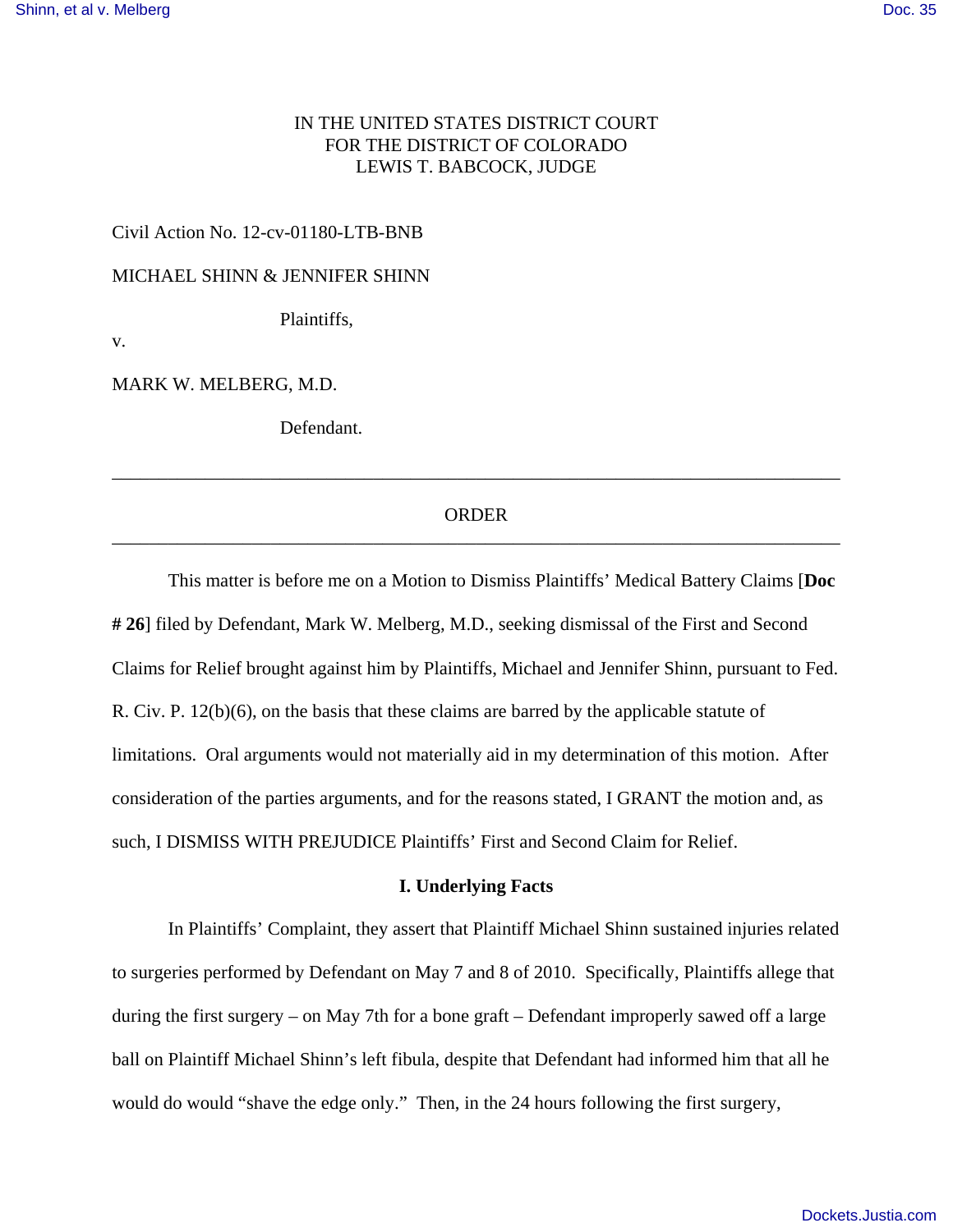Plaintiffs allege that his left leg was "allowed to bleed through cut veins and the complete occlusion of the below-knee left popliteal peroneal artery, as well as severed nerves and veins in that area" resulting in pain and suffering. As a result, on May 8th, Plaintiff Michael Shinn was forced to undergo a second surgery by a vascular surgeon to repair the damage caused by the first surgery. Plaintiffs further allege the repaired left leg is not as healthy as the leg was prior to the surgery, resulting in ongoing pain. Plaintiffs have brought two claims for Medical Battery (First and Second Claim for Relief); a claim for Lost of Consortium by Plaintiff Jennifer Shinn (Third Claim for Relief); and Malpractice (Fourth Claim for Relief). [Doc #1] Plaintiffs also brought a claim for Outrageous Conduct, which was subsequently dismissed without prejudice. [Doc # 8] Defendant's motion here seeks dismissal of the medical battery claims (First and Second Claims for Relief), pursuant to Fed. R. Civ. P. 12(b)(6), on the basis that these claims are barred by the applicable statute of limitations.

### **II. Law**

Fed. R. Civ. P. 12(b)(6) states that a court may dismiss a complaint for "failure to state a claim upon which relief can be granted." To withstand a motion to dismiss, a complaint must contain enough allegations of fact "to state a claim to relief that is plausible on its face." *Bell Atlantic Corp. v. Twombly*, 550 U.S. 544, 127 S.Ct. 1955, 1974, 167 L.Ed.2d 929 (2007). The burden is on the plaintiff to frame "a complaint with enough factual matter (taken as true) to suggest" that he or she is entitled to relief. *Id.* 550 U.S. at 556. "Factual allegations must be enough to raise a right to relief above the speculative level." *Id.*

 Although a statute of limitations bar is an affirmative defense, it may be resolved on a Rule 12(b)(6) motion to dismiss "when the dates given in the complaint make clear that the right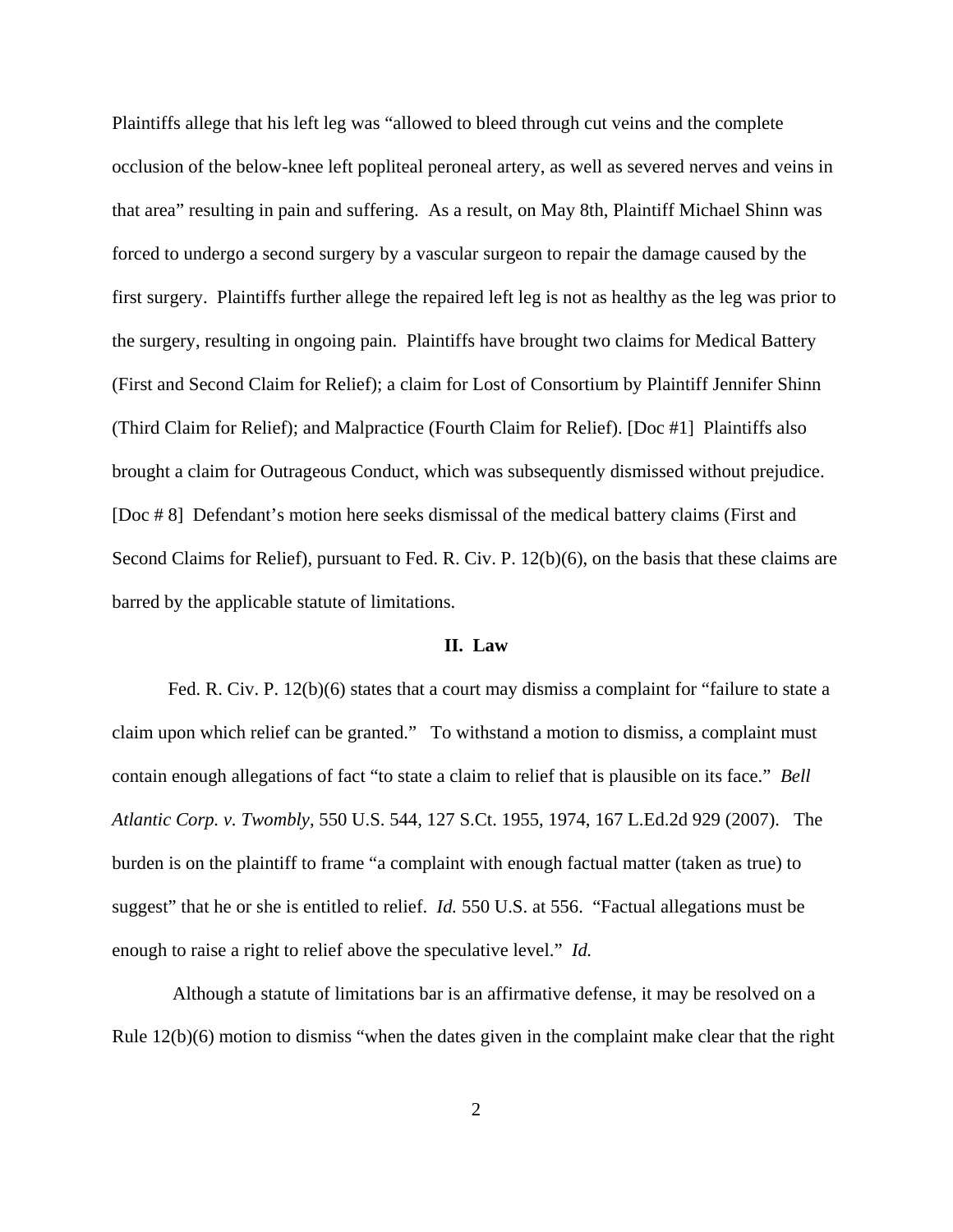sued upon has been extinguished." *Aldrich v. McCulloch Props., Inc.,* 627 F.2d 1036, 1041 n. 4 (10th Cir.1980).

#### **III. Analysis**

In this motion, Defendant seeks dismissal of Plaintiffs' two medical battery claims on the basis that the are barred by the applicable statute of limitations. Defendant asserts that in this case, in which jurisdiction is derived from diversity of citizenship under 28 U.S.C. §1332, Colorado law applies to Plaintiffs' claims. Colorado has a one-year statute of limitations on battery claims and other intentional torts pursuant to Colorado Revised Statute §13-80-103(1)(a). Because Plaintiffs learned on May 8, 2010, that the first surgery on May 7th had complications necessitating the second emergency surgery on May 8th, Defendant contends that Plaintiffs knew of the alleged batteries on May 8, 2010. Thus, the limitations period for the alleged batteries began to run on May 8, 2010, and expired one year later on May 8, 2011. Plaintiffs did not file their Complaint until May 7, 2012. As such, Defendant asserts that Plaintiffs' battery claims – filed almost one year after the time period expired – are untimely and must be dismissed with prejudice, as a matter of law, under Rule 12(b)(6) for failure to state a claim upon which relief can be granted.

In response, Plaintiffs admit that on May 8, 2010, they knew of the complications for surgery to the extent that Michael Shinn's left leg had lost almost all of its blood pressure and that emergency vascular surgery was necessary. They further assert, however, that they could not have known "what actually happened" until October 2, 2012 – nearly five months after they filed this case – when the vascular surgeon, Dr. Alan Synn, testified at a trial in Denver District Court that during the initial surgery Defendant severed Michael Shinn's main artery below the

3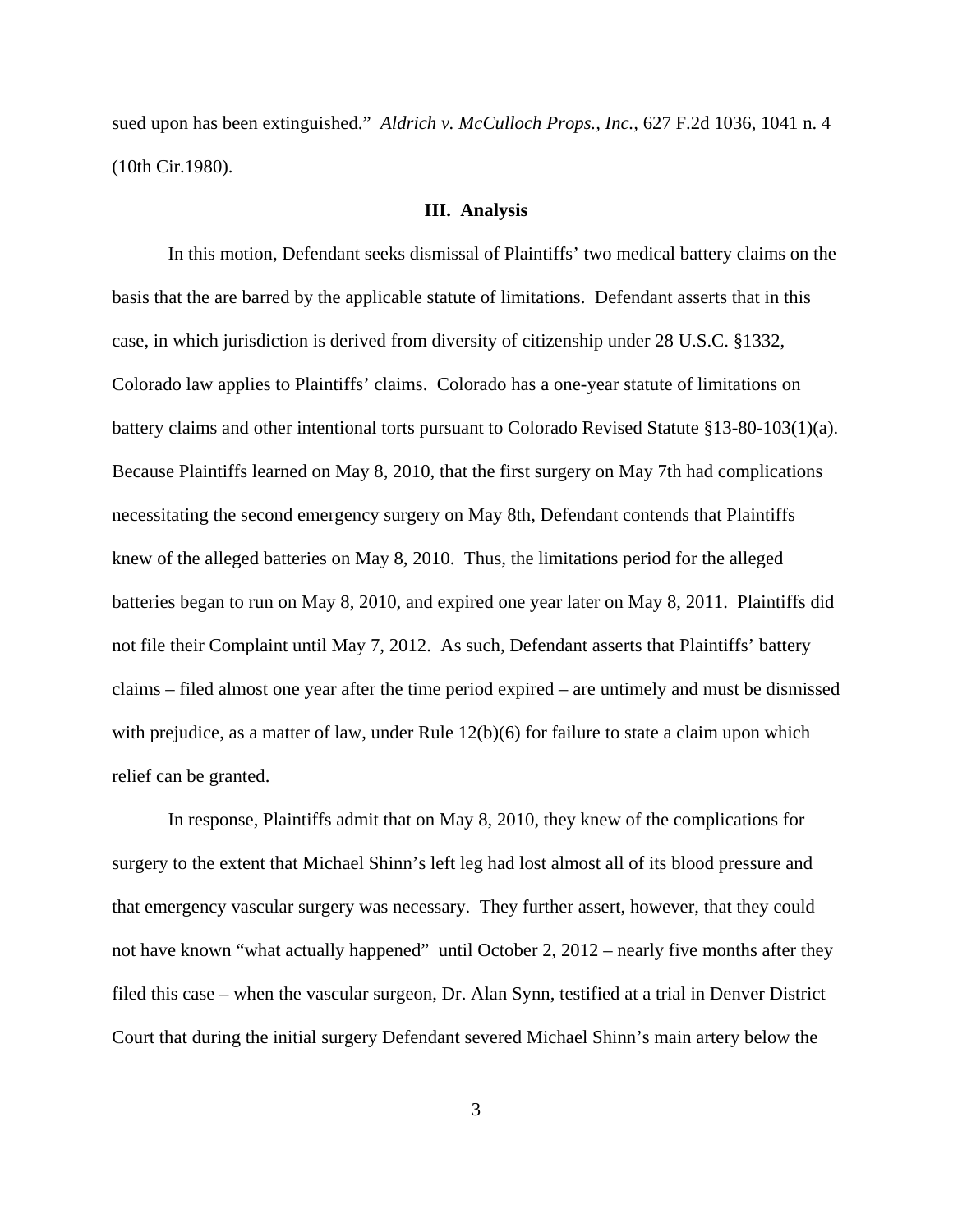knee, "legated" it by sewing it up so it "could no longer function", and told no one what had happened. Plaintiffs alleged that Defendant then perpetuated "rumors and narrative from the hospital that it was supposed to have been a blood clot that caused the loss of blood flow to Michael [Shinn's] left leg." Thus, Plaintiffs argue that the running of the statute of limitations did not actually commence until October 2, 2012, when they first knew the facts underlying or constituting the tort. In so doing, Plaintiffs "admit that the battery first described in the Complaint should be deemed not timely."

Because Plaintiffs concede that the battery claims as set forth in their Complaint should be dismissed as untimely, under the facts as alleged therein, I will grant the motion to dismiss for failure to state a claim under Fed. R. Civ. P. 12(b)(6). Furthermore, to the extent that Plaintiffs now request – in their response to Defendant's motion – "leave of Court to amend the Complaint" to conform to the newly discovered facts, I note that Plaintiffs' request is not in the form of a motion. The Federal Rules of Civil Procedure and the Local Rules of the United States District Court for the District Court for the District of Colorado require that parties to civil litigation file motions when they seek relief from the Court. *See* Fed. Rule Civ. P. 7(b)(1) ("[a] request for a court order must be made by motion"); D.C.Colo.L.Civ.R. 7.1 C (providing that "[a] motion shall not be included in a response or reply to the original motion . . . [a] motion shall be made in a separate paper"); *see also Tivis v. Stock,* 2013 WL 979080 (D.Colo. 2013) (unpublished); *Pappas v. Frank Azar & Associates, P.C.,* 2008 WL 652318 (D.Colo. 2008) (unpublished)("[i]nsofar as the Response seeks affirmative relief, it is denied because it violates D.C.COLO.LCivR 7.1C"). As a result, I conclude that when viewing the medical battery claims, as set forth in the Complaint, as true, they must be dismissed pursuant to Rule  $12(b)(6)$  as